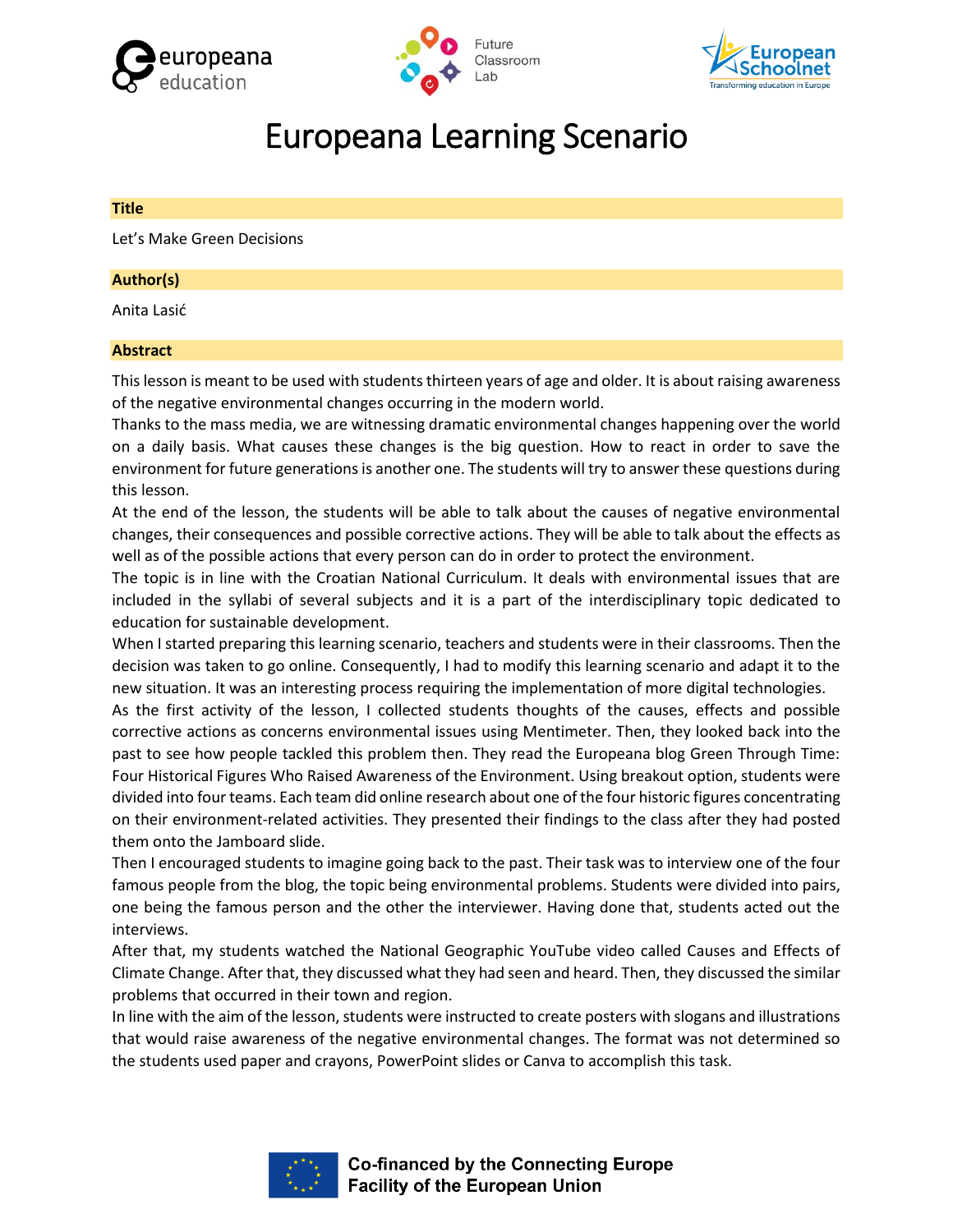





I prepared exit tickets for the end of the lesson. It contained three statements/questions and students were asked to answer them. They were supposed to name some causes of environmental changes, some effects and some actions they could do to preserve the environment.

Using Microsoft Forms, I created a questionnaire in order to get students' feedback about how they felt during the lesson, if they liked it, if they had fun and if they found it interesting. The result was excellent. Once more, it was proven that students like lessons that depart from daily routine.

I implemented this lesson using Microsoft Teams platform. The material was presented using PowerPoint 365. By sharing the screen, students were able to get the necessary links, watch the YouTube video and share the material they prepared in the end of the lesson.

# **Keywords**

Environmental changes, sustainable development, climate changes

| Table of summary                    |                                                                                                                                                                                                                                                                                                                                                                                                                                                         |  |
|-------------------------------------|---------------------------------------------------------------------------------------------------------------------------------------------------------------------------------------------------------------------------------------------------------------------------------------------------------------------------------------------------------------------------------------------------------------------------------------------------------|--|
| Table of summary                    |                                                                                                                                                                                                                                                                                                                                                                                                                                                         |  |
| <b>Subject</b>                      | Science, Biology, Geography, English                                                                                                                                                                                                                                                                                                                                                                                                                    |  |
| <b>Topic</b>                        | Raising awareness of environmental changes                                                                                                                                                                                                                                                                                                                                                                                                              |  |
| <b>Age of students</b>              | $13+$                                                                                                                                                                                                                                                                                                                                                                                                                                                   |  |
| <b>Preparation time</b>             | $10$ min                                                                                                                                                                                                                                                                                                                                                                                                                                                |  |
| <b>Teaching time</b>                | 90 minutes                                                                                                                                                                                                                                                                                                                                                                                                                                              |  |
| <b>Online teaching</b><br>material  | <b>PowerPoint 365</b><br>https://carnet-<br>my.sharepoint.com/:p:/q/personal/anita lasic1 skole hr/EWmM3q NDeRPqP-<br>Ok9U8YWkB7VVIFf hbU-xwUd5C3SqoQ?e=bqtQab<br><b>Microsoft Teams</b><br>LearningApps, https://bit.ly/3seXvLb<br>Mentimeter, https://www.menti.com/79w4b6ss77<br>Jamboard,<br>https://jamboard.google.com/d/1_oRX8nmsngBNbG46ezV-<br>b1H9qDtxPKf27oMx2MhNoDk/edit?usp=sharing<br>YouTube https://www.youtube.com/watch?v=G4H1N yXBiA |  |
| <b>Offline teaching</b><br>material | Paper and crayons                                                                                                                                                                                                                                                                                                                                                                                                                                       |  |
| <b>Europeana</b><br>resources used  | <b>Blog bit.ly/GoingGreen2021</b>                                                                                                                                                                                                                                                                                                                                                                                                                       |  |

# **Table of summary**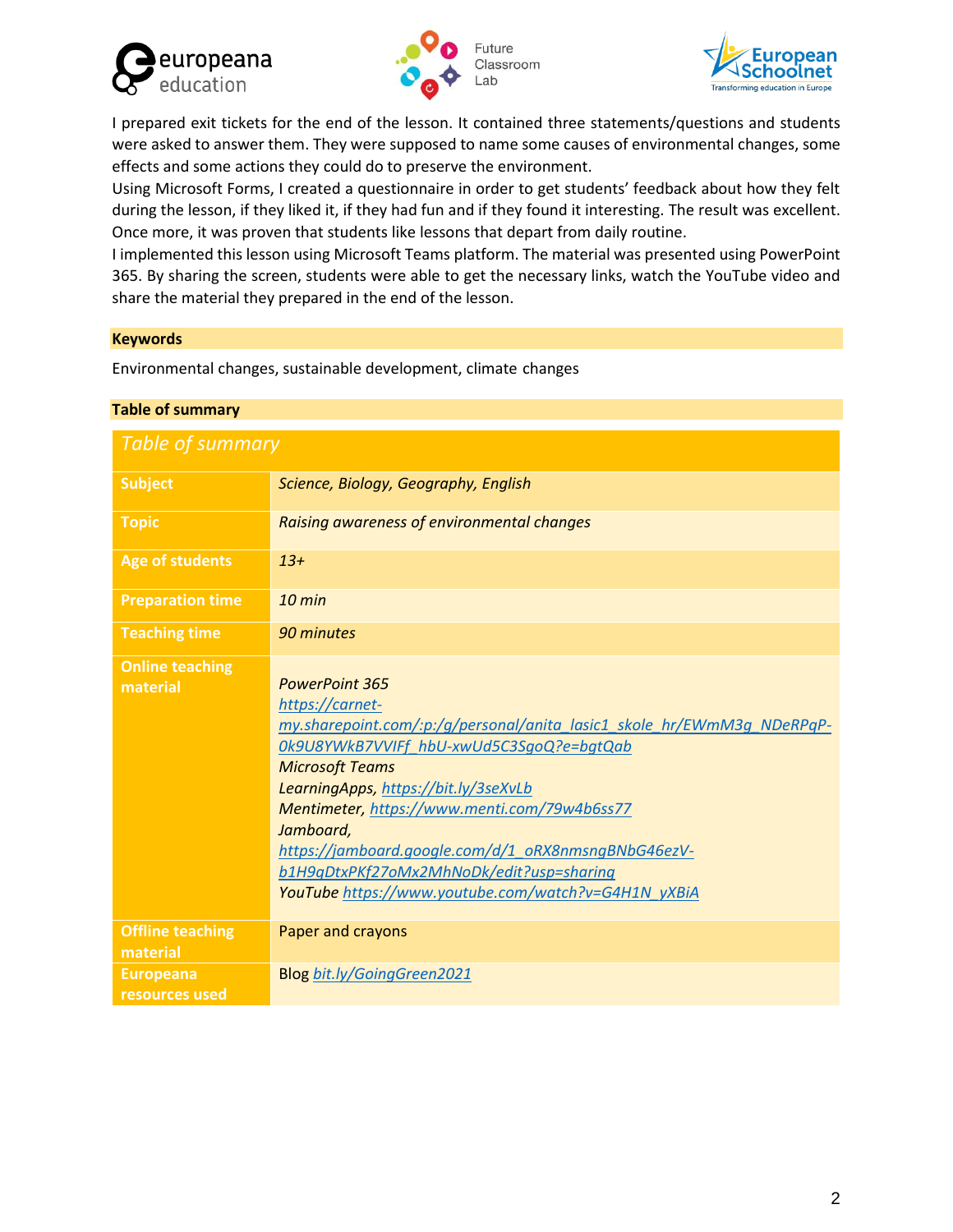





#### **Licenses**

- **√ Attribution CC BY.** This license lets others distribute, remix, tweak, and build upon your work, even commercially, as long as they credit you for the original creation. This is the most accommodating of licenses offered. Recommended for maximum dissemination and use of licensed materials.
- **Attribution ShareAlike CC BY-SA.** This license lets others remix, tweak, and build upon your work even for commercial purposes, as long as they credit you and license their new creations under the identical terms. This is the license used by Wikipedia, and is recommended for materials that would benefit from incorporating content from Wikipedia and similarly licensed projects.

#### **Integration into the curriculum**

Croatian National Curriculum comprises seven interdisciplinary topics. One of them is sustainable development. It deals with people'sinfluence on nature and environment, the ways in which a person can protect environment as well as the connection between actions and their effects and results. This lesson is in line with those topics.

#### **Aim of the lesson**

The aim is to raise awareness of the causes and effects of environmental changes as well as to identify possible actions that every person can do on a daily basis in order to protect our environment.

#### **Outcome of the lesson**

After this lesson, students will be able to talk about the causes and effects of environmental changes. They will be able to name simple day-to-day actions that can help protect environment. They will also make educative posters with slogans and illustations that will tackle the problem of negative environmental changes.

#### **Trends**

Project-based learning; Collaborative learning; Teaching material: Shift from textbooks to web resources.

#### **21st century skills**

This lesson will help students improve their critical thinking. They will use their communication strategies and skills. They will work in teams and pair thus improving their collaboration skills. They will also enhance their creativity.

| <b>Activities</b>   |                                                                                                                                                                                                     |             |
|---------------------|-----------------------------------------------------------------------------------------------------------------------------------------------------------------------------------------------------|-------------|
| Name of<br>activity | <b>Procedure</b>                                                                                                                                                                                    | <b>Time</b> |
| <b>Introduction</b> | The students were encouraged to come up with thoughts concerning 15<br>environmental changes. Having pooled their ideas in Mentimeter, we had a<br>discussion in order to share ideas and thoughts. |             |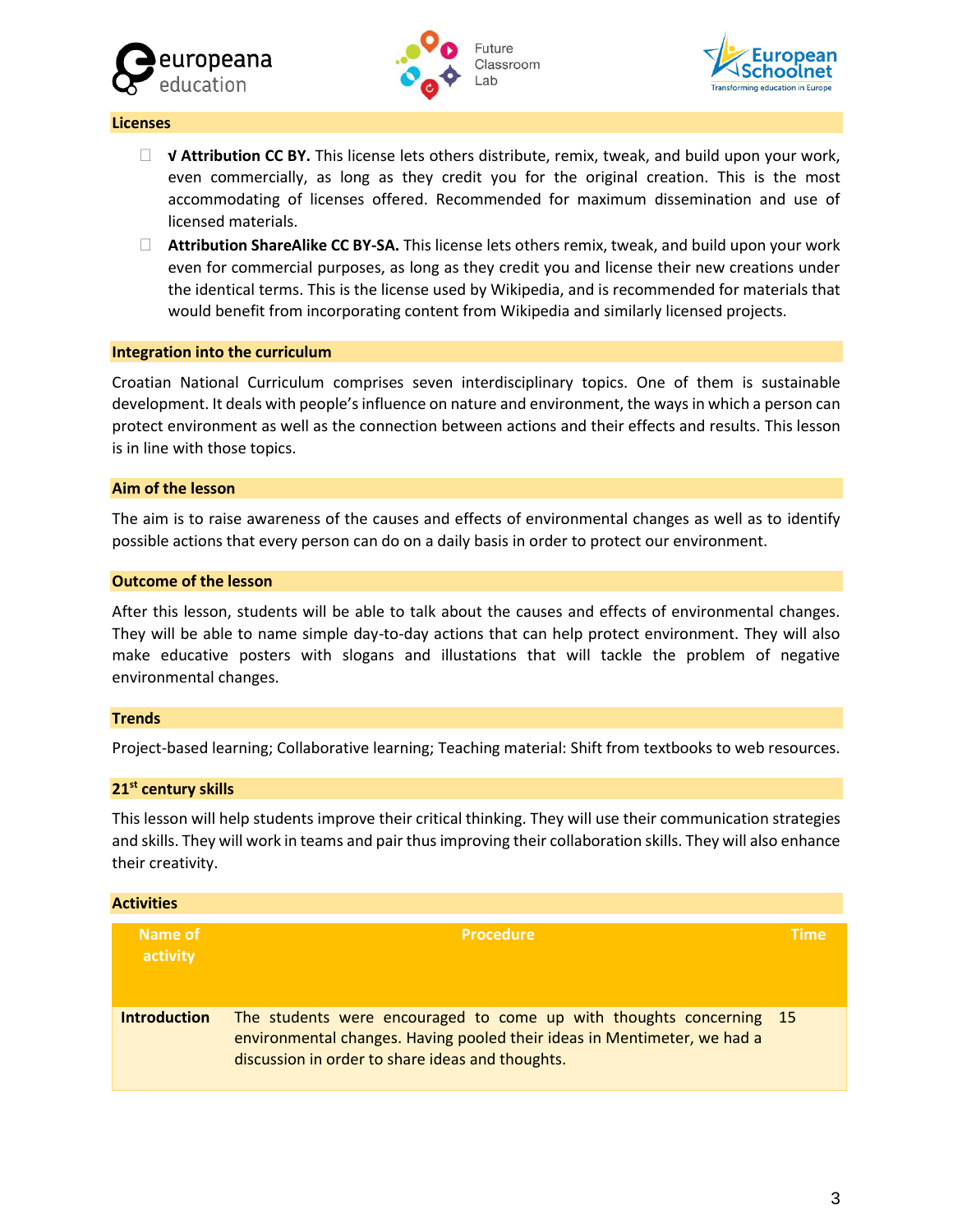





**Name of activity Procedure Time The history of the issue** The students read the Europeana blog **Green Through Time: Four Historical**  25 **Figures Who Raised Awareness of the Environme**nt. Teacher divided the class into four teams. Each team had to read about one of the four famous people. Research through other online sources was also allowed. Having read the blog, students wrote their notes into **Jamboard** slides using sticky notes. Then in turns, they presented the person to the class. Through a group discussion, students tried to come up with ideas of what were possible causes and effects of environmental changes in the past. **Time machine** The teacher encouraged students to imagine going back to the past. Their task was to interview one of the four famous people from the blog, the topic being environmental problems. Students were divided into pairs, one being the famous person and the other the interviewer. Having done that, students acted out the inteviews. 15 **Documentary** The students watched the **National Geographic** YouTube video called **Causes**  15 **and Effects of Climate Change**. After that, they discussed what they have seen and heard. Then, they discussed the similar problems that occurred in their town and region. **Educational Posters and Slogans** In line with the aim of the lesson, students were instucted to create posters 15 with slogans and illustrations that would raise awareness of the negative environmental changes. The format was not determined so the students used paper and crayons, PowerPoint slides or Canva to accomplish this task. Assessment Teacher prepared an exit ticket for the end of the lesson. It contained three 5 statements/questions and students were asked to answer them.

#### **Assessment**

I have prepared an exit ticket for the end of the lesson. It contained three statements/questions and students were asked to answer them.

- 1. Name some causes of environmental changes.
- 2. Name some effects of environmental changes.
- 3. What can you do to preserve environment?

# \*\*\*\*\*\*\*\*\*\*\*\*\*\*\*\*\*\*\*\*\*\*\*\*\*\*\*\*\*\*\* **AFTER IMPLEMENTATION \*\*\*\*\*\*\*\*\*\*\*\*\*\*\*\*\*\*\*\*\*\*\*\*\*\*\*\*\*\*\*\***